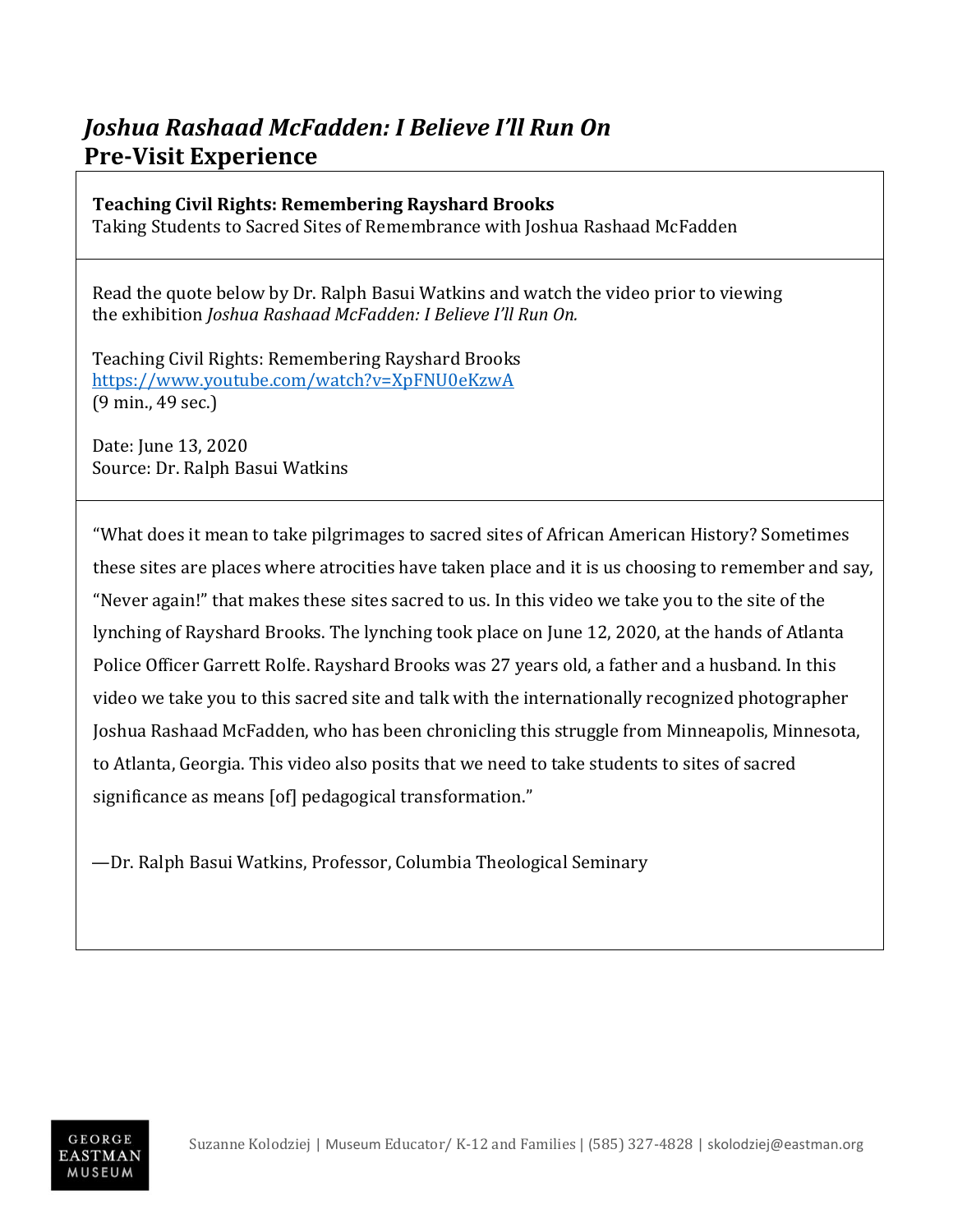View the exhibition *Joshua Rashaad McFadden: I Believe I'll Run On*, and specifically McFadden's series *Unrest in America*.

Afterwards, choose an image in the exhibition and using the prompts below, share how, in your opinion, the image best represents the following quote by Joshua Rashaad McFadden from the video–Teaching Civil Rights: Taking Students to Sacred Sites of Remembrance with Joshua Rashaad McFadden

**Quote:** "This feeling of the need to do something . . . I guess what I do is photography. I use that as a tool. I use that as a tool to expose what's going on in this country." Timestamp: 7 min., 4 sec. to 7 min., 24 sec

—Joshua Rashaad McFadden

## *Unrest in America*

Photograph Title:

1. In a paragraph or less, describe how the photograph you chose exemplifies Professor McFadden's quote.

1. What information about the photograph are you still searching for?

2. What steps will you take to find that information about the photograph?

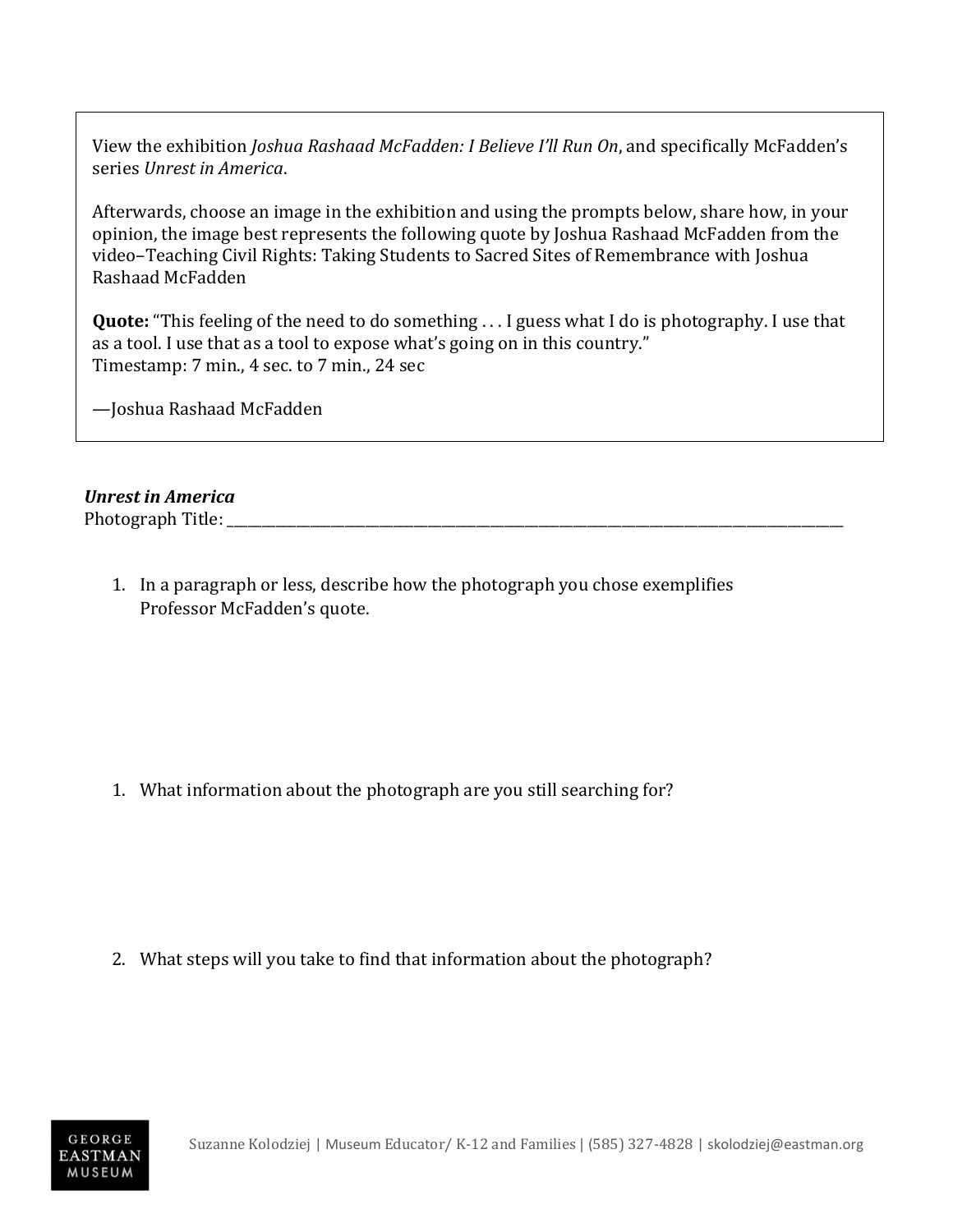- 3. What is one question you would ask Professor McFadden about the photograph you chose?
- 4. What one word would you use to describe the photograph you chose?

## **Sacred Sites of Remembrance**

- 1. Name a place that you consider a sacred site of remembrance.
- 2. If you feel comfortable sharing, why is that place is considered sacred to you?

3. If you feel comfortable sharing, why is it important to remember what happened there?

4. In your **opinion**, what larger issues do these sacred sites of remembrance evoke?